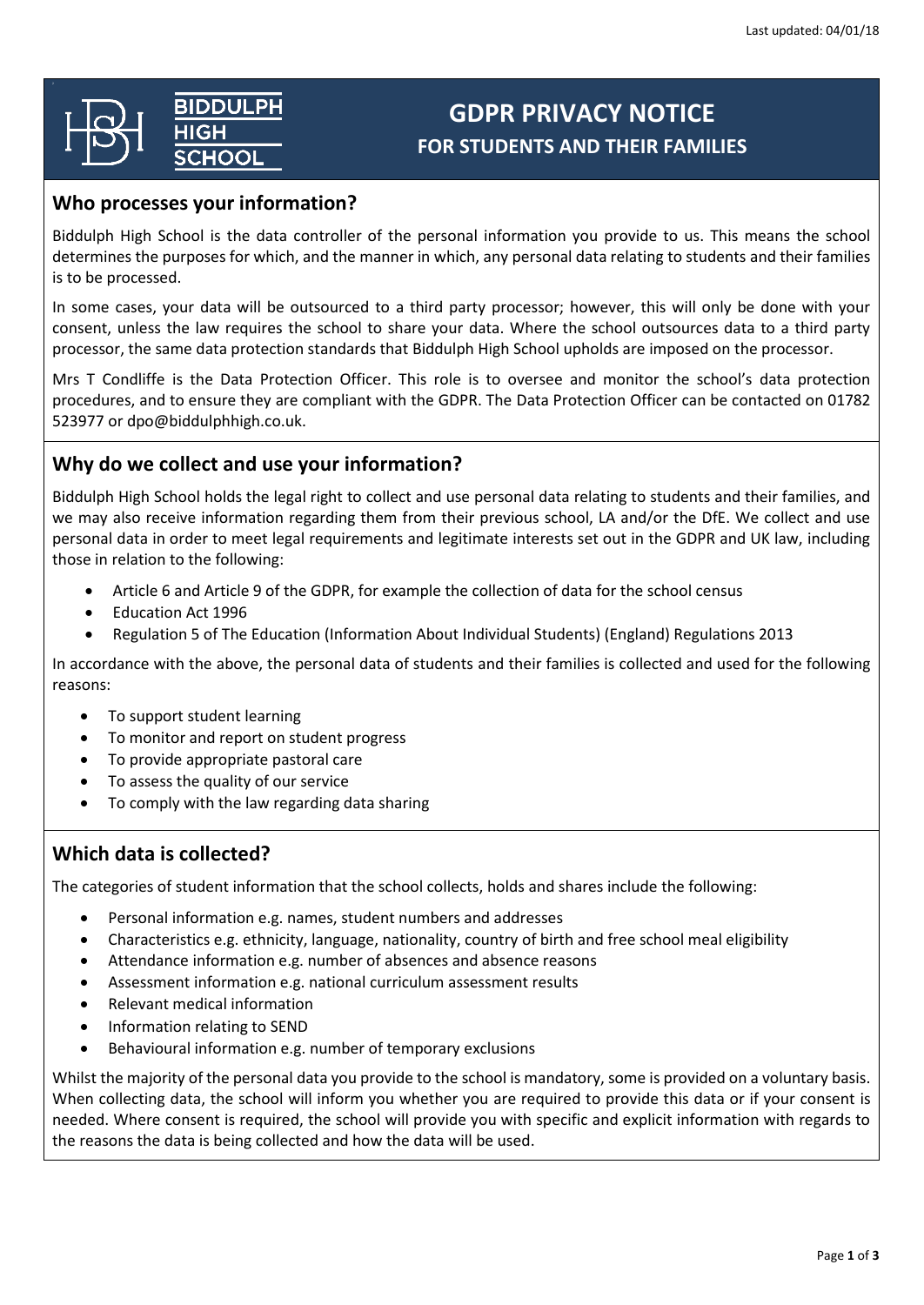#### **How long is your data stored for?**

Personal data relating to students at Biddulph High School and their families is stored in line with the school's GDPR Data Protection Policy.

In accordance with the GDPR, the school does not store personal data indefinitely; data is only stored for as long as is necessary to complete the task for which it was originally collected.

#### **Will my information be shared?**

The National Pupil Database (NPD) is managed by the DfE and contains information about students in schools in England. Biddulph High School is required by law to provide information about our students to the DfE as part of statutory data collections, such as the school census; some of this information is then stored in the NPD. The DfE may share information about our students from the NPD with third parties who promote the education or wellbeing of children in England by:

- Conducting research or analysis
- Producing statistics
- Providing information, advice or guidance

The DfE has robust processes in place to ensure the confidentiality of any data shared from the NDP is maintained.

Biddulph High School will not share your personal information with any third parties without your consent, unless the law allows us to do so. The school routinely shares students' information with:

- Schools or colleges that the students attend after leaving us
- Our local authority
- The Department for Education (DfE)
- The Potteries Education Trust
- School Nurses and the NHS
- The Local Support Team including First Response

Once our students reach the age of 13, we are required by law to pass on certain information to the LA or who are responsible for the education or training of 13-to-19-year-olds. We may also share specific personal data of students who are aged 16 and over with post-16 education and training providers, in order to secure appropriate services for them. The information provided includes addresses and dates of birth of all students and their parents, and any information necessary to support the services, e.g. school name, ethnicity or gender.

Parents are able to request that only their child's name, address and date of birth are passed to the LA by informing the school via email or letter. Once students reach 16 years of age, this right is transferred to them, rather than their parents.

#### **What are your rights?**

Parents and students have the following rights in relation to the processing of their personal data.

You have the right to:

- Be informed about how Biddulph High School uses your personal data
- Request access to the personal data that Biddulph High School holds
- Request that your personal data is amended if it is inaccurate or incomplete
- Request that your personal data is erased where there is no compelling reason for its continued processing
- Request that the processing of your data is restricted
- Object to your personal data being processed

Where the processing of your data is based on your consent, you have the right to withdraw this consent at any time.

If you have a concern about the way we are collecting or using your personal data, you should raise your concern with us in the first instance or directly to the Information Commissioner's Office at <https://ico.org.uk/concerns/>